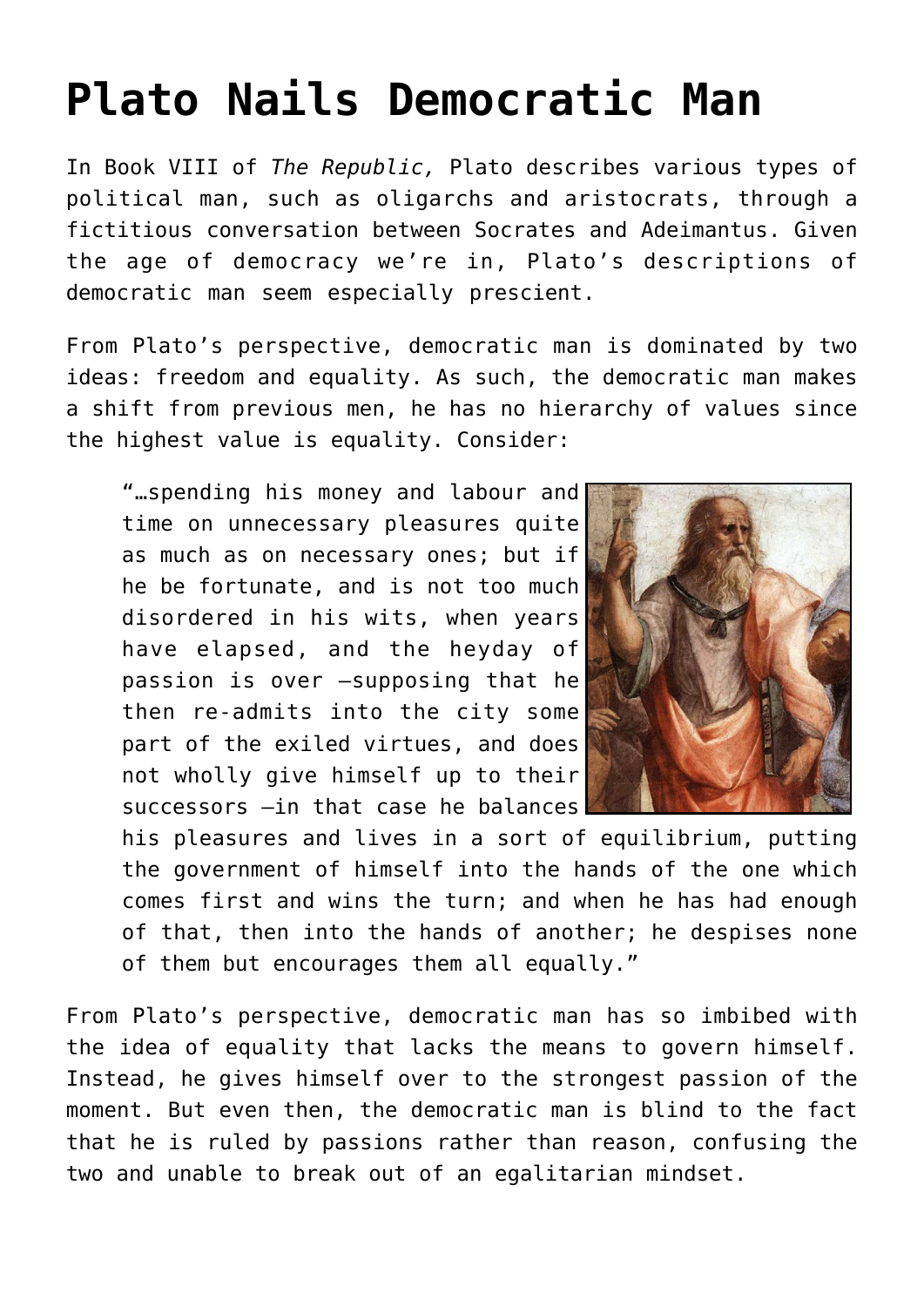"Neither does he receive or let pass into the [mind] any true word of advice; if any one says to him that some pleasures are the satisfactions of good and noble desires, and others of evil desires, and that he ought to use and honour some and chastise and master the others –whenever this is repeated to him he shakes his head and says that they are all alike, and that one is as good as another."

In other words, by embracing freedom and equality, democratic man is forced to embrace relativism. If he recognizes that something is evil or good, that would instantly force him to arrange his life based on a hierarchy of values. That hierarchy would also apply then to political and social life. Without any hierarchy of values and giving himself over to relativism, he is then ruled by the strongest passion of the moment, a flame that is easily fanned in a time of mass-media.

"…he lives from day to day indulging the appetite of the hour; and sometimes he is lapped in drink and strains of the flute; then he becomes a water-drinker, and tries to get thin; then he takes a turn at gymnastics; sometimes idling and neglecting everything, then once more living the life of a philosopher; often he-is busy with politics, and starts to his feet and says and does whatever comes into his head; and, if he is emulous of any one who is a warrior, off he is in that direction, or of men of business, once more in that. His life has neither law nor order; and this distracted existence he terms joy and bliss and freedom; and so he goes on."

While it may seem like a blissful life, Plato sees a dark side to being ruled by one's passions. The problem is that both the people and the leaders are of the same mindset.

"When a democracy which is thirsting for freedom has evil cupbearers presiding over the feast, and has drunk too deeply of the strong wine of freedom, then, unless her rulers are very amenable and give a plentiful draught, she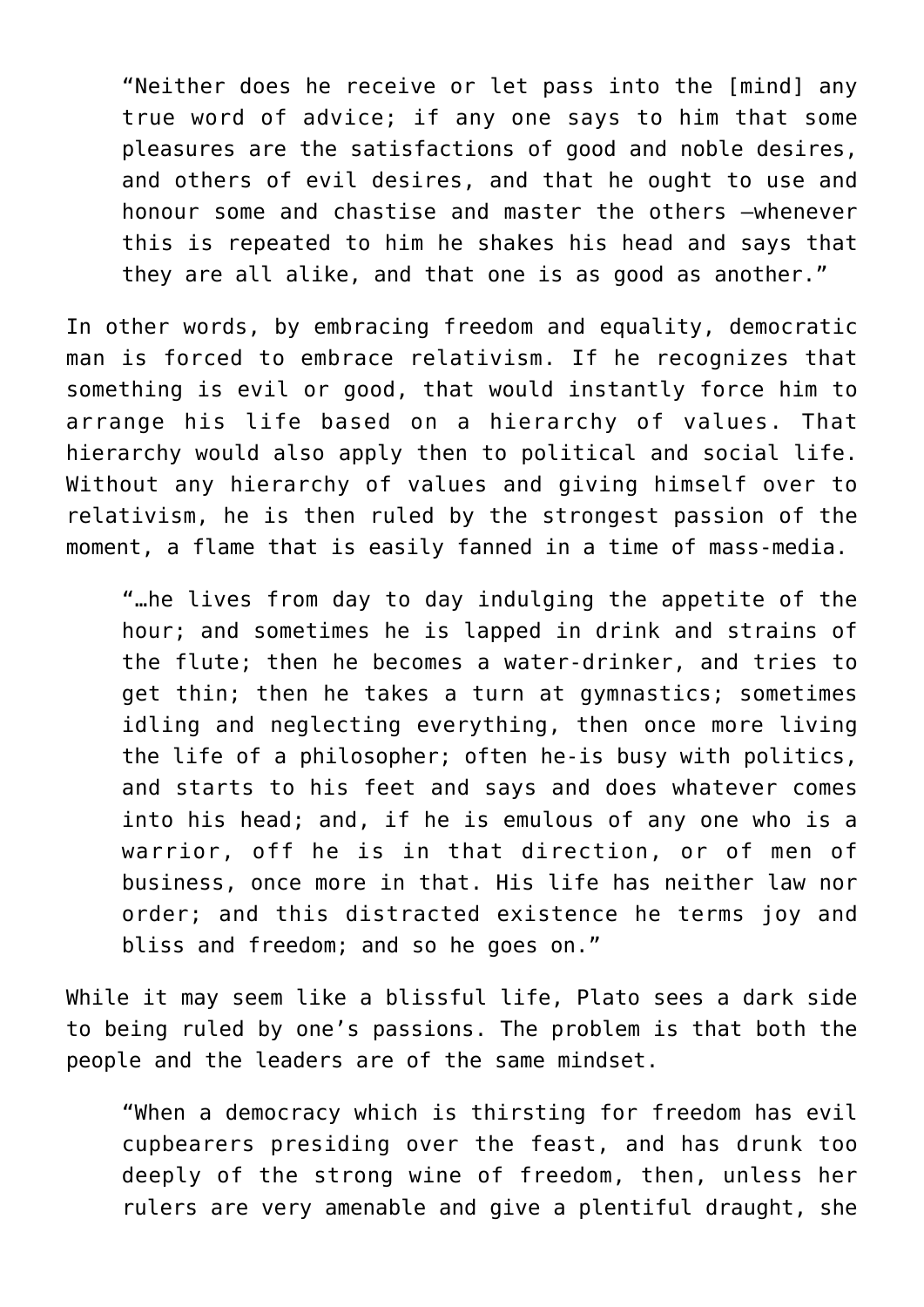calls them to account and punishes them, and says that they are cursed oligarchs…

…

…she would have subjects who are like rulers, and rulers who are like subjects: these are men after her own heart, whom she praises and honours both in private and public. Now, in such a State, can liberty have any limit?"

In other words, Plato argues that once relativism becomes the norm, then the common response is essentially this one:



Unsurprisingly, Plato argues that such an attitude eventually leads to a start of chaos or anarchy:

"…and as the result of all, see how sensitive the citizens become; they chafe impatiently at the least touch of authority and at length, as you know, they cease to care even for the laws, written or unwritten; they will have no one over them."